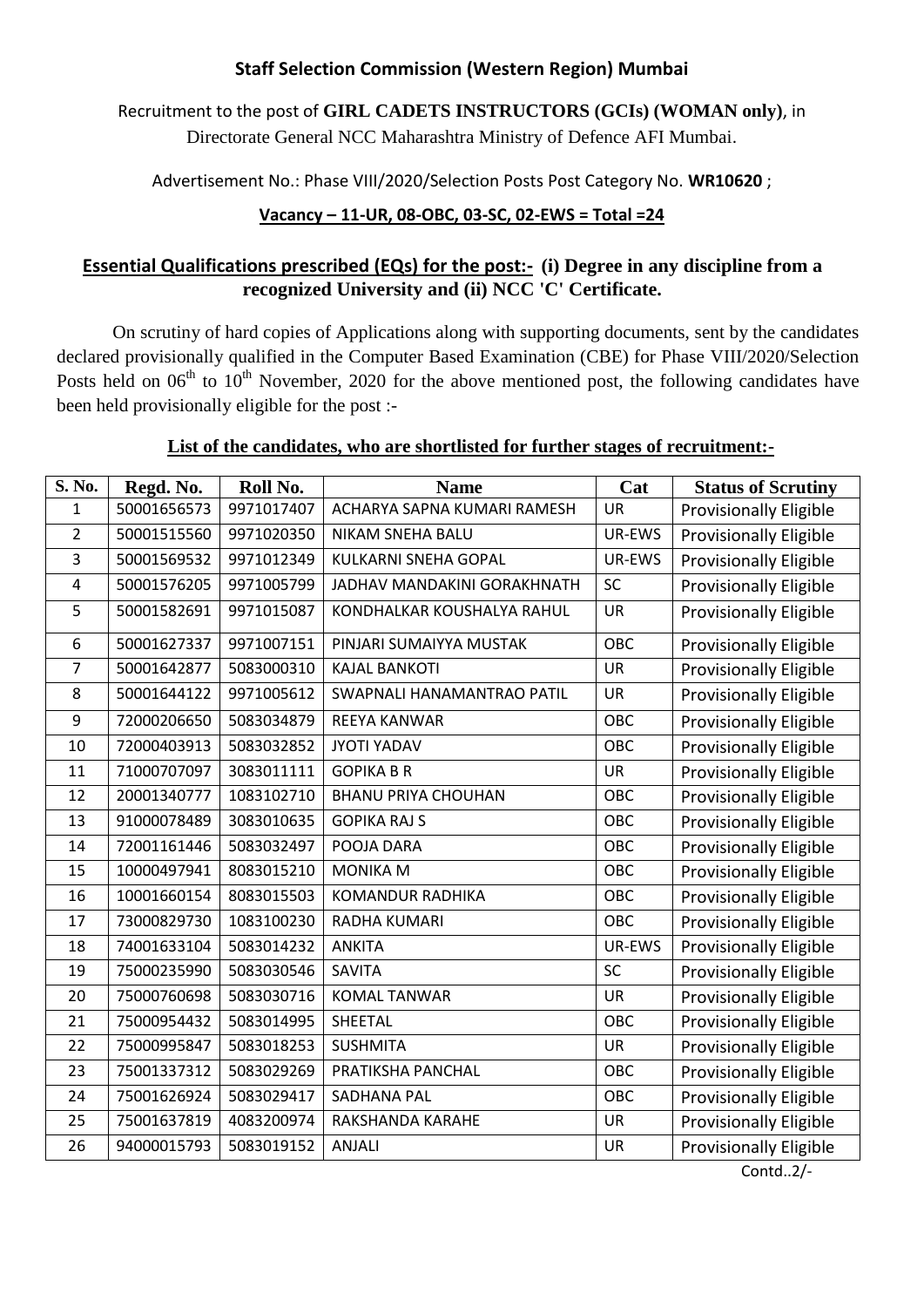| S. No. | Regd. No.   | Roll No.   | <b>Name</b>                              | Cat       | <b>Status of Scrutiny</b>                              |
|--------|-------------|------------|------------------------------------------|-----------|--------------------------------------------------------|
| 27     | 83000029879 | 4083101096 | <b>RASHMI</b>                            | <b>UR</b> | <b>Provisionally Eligible</b>                          |
| 28     | 91000042861 | 3083004647 | <b>ASMITA JAIN</b>                       | UR        | <b>Provisionally Eligible</b>                          |
| 29     | 91000077395 | 3083010629 | <b>NAVITHA RAVI M</b>                    | OBC       | <b>Provisionally Eligible</b>                          |
| 30     | 91000140741 | 8083006251 | <b>CHAPPA SATYAVENI</b>                  | OBC       | Provisionally Eligible                                 |
| 31     | 91000268302 | 9971000797 | POOJA CHAUHAN                            | <b>UR</b> | <b>Provisionally Eligible</b>                          |
| 32     | 91000372784 | 8083022465 | <b>KONAPALLY SUPRIYA</b>                 | OBC       | <b>Provisionally Eligible</b>                          |
| 33     | 10000903257 | 8083012966 | ANJU GEORGE                              | <b>UR</b> | <b>Provisionally Eligible</b>                          |
| 34     | 91000442922 | 8083010584 | <b>JANANI PRIYA K</b>                    | OBC       | <b>Provisionally Eligible</b>                          |
| 35     | 92000032313 | 5083014745 | PRIYA PAYAL                              | OBC       | <b>Provisionally Eligible</b>                          |
| 36     | 92000065040 | 5083042633 | MEGHA SISODIYA                           | OBC       | <b>Provisionally Eligible</b>                          |
| 37     | 10001754441 | 3083008326 | <b>ARATHIKL</b>                          | OBC       | <b>Provisionally Eligible</b>                          |
| 38     | 92000095583 | 5083013122 | PUJA SHARMA                              | OBC       | Provisionally Eligible                                 |
| 39     | 75001544187 | 4083400128 | <b>SHEFALI TAMRAKAR</b>                  | OBC       | <b>Provisionally Eligible</b>                          |
| 40     | 92000242092 | 5083039818 | <b>SONU SILAYCH</b>                      | OBC       | <b>Provisionally Eligible</b>                          |
| 41     | 91000552546 | 3083006468 | MERLIN ELIZABETH MATHEW                  | <b>UR</b> | Provisionally Eligible                                 |
| 42     | 20000756654 | 5083035577 | <b>SURBHI MOTWANI</b>                    | OBC       | <b>Provisionally Eligible</b>                          |
| 43     | 40001570249 | 5083005230 | PREKSHA                                  | OBC       | <b>Provisionally Eligible</b>                          |
| 44     | 95000370368 | 5083005236 | <b>SHWETA CHOUREY</b>                    | SC        | Provisionally Eligible                                 |
| 45     | 75000386935 | 5083005075 | <b>RUBY YADAV</b>                        | OBC       | <b>Provisionally Eligible</b>                          |
| 46     | 93000240849 | 1083102673 | <b>SAPNA KUMARI</b>                      | <b>UR</b> | Provisionally Eligible                                 |
| 47     | 95000101060 | 4083200122 | PALLAVI MANDLOI                          | OBC       | Provisionally Eligible                                 |
| 48     | 10000951498 | 8083009192 | <b>KYUVASRI</b>                          | OBC       | <b>Provisionally Eligible</b>                          |
| 49     | 71000700910 | 3083014648 | <b>AKHILA S S</b>                        | <b>UR</b> | <b>Provisionally Eligible</b>                          |
| 50     | 50000766933 | 4083100164 | <b>ALKA RAI</b>                          | OBC       | Provisionally Eligible                                 |
| 51     | 50000987239 | 9971005395 | SARWAN TEJAL DHARMENDRA<br><b>PUSHPA</b> | UR        | <b>Provisionally Eligible</b>                          |
| 52     | 71001119475 | 3083012556 | <b>AMBILI PD</b>                         | OBC       | <b>Provisionally Eligible</b>                          |
| 53     | 30000617117 | 1083202086 | MAURYA SANDHYA RADHESHYAM                | OBC       | <b>Provisionally Eligible</b>                          |
| 54     | 50000479154 | 9971000446 | <b>ANJALI RAWAL</b>                      | <b>UR</b> | <b>Provisionally Eligible</b>                          |
| 55     | 93000004556 | 9971008159 | <b>VAISHALI GUPTA</b>                    | OBC       | <b>Provisionally Eligible</b>                          |
| 56     | 40001602462 | 7083030142 | <b>ANKIT</b>                             | <b>UR</b> | <b>Provisionally Eligible</b>                          |
| 57     | 50001598726 | 9971003283 | <b>GUPTA GAYATHRI TEJPAL</b>             | UR        | <b>Provisionally Eligible</b>                          |
| 58     | 75001553723 | 4083001863 | PRIYANKA JAKNORE                         | SC        | <b>Provisionally Eligible</b>                          |
| 59     | 95000100335 | 4083000397 | <b>ITISHREE RATHORE</b>                  | OBC       | <b>Provisionally Eligible</b>                          |
| 60     | 30000624877 | 1083503706 | SAMIKSHA MISHRA                          | UR-EWS    | Provisionally Eligible                                 |
| 61     | 75000509065 | 5083018778 | <b>NAVITA</b>                            | UR-EWS    | <b>Provisionally Eligible</b>                          |
| 62     | 75000801961 | 5083030976 | <b>MANISHA</b>                           | OBC       | <b>Provisionally Eligible</b>                          |
| 63     | 50001663784 | 9971013845 | SUDESHNA                                 | UR-EWS    | Provisionally Eligible                                 |
| 64     | 83000305287 | 1083503433 | PRIYA GAUTAM                             | SC        | <b>Provisionally Eligible</b>                          |
| 65     | 75001142683 | 9971015821 | TAMBE PRIYANKA RAMCHANDRA                | OBC       | <b>Provisionally Eligible</b>                          |
| 66     | 50000844780 | 9971006107 | DESAI ASMITA BHARAT                      | UR-EWS    | <b>Provisionally Eligible</b>                          |
| 67     | 50000572948 | 4083201530 | <b>LUCKY SISODIYA</b>                    | OBC       | <b>Provisionally Eligible</b><br>$C_{\text{and}}$ $2l$ |

Contd..3/-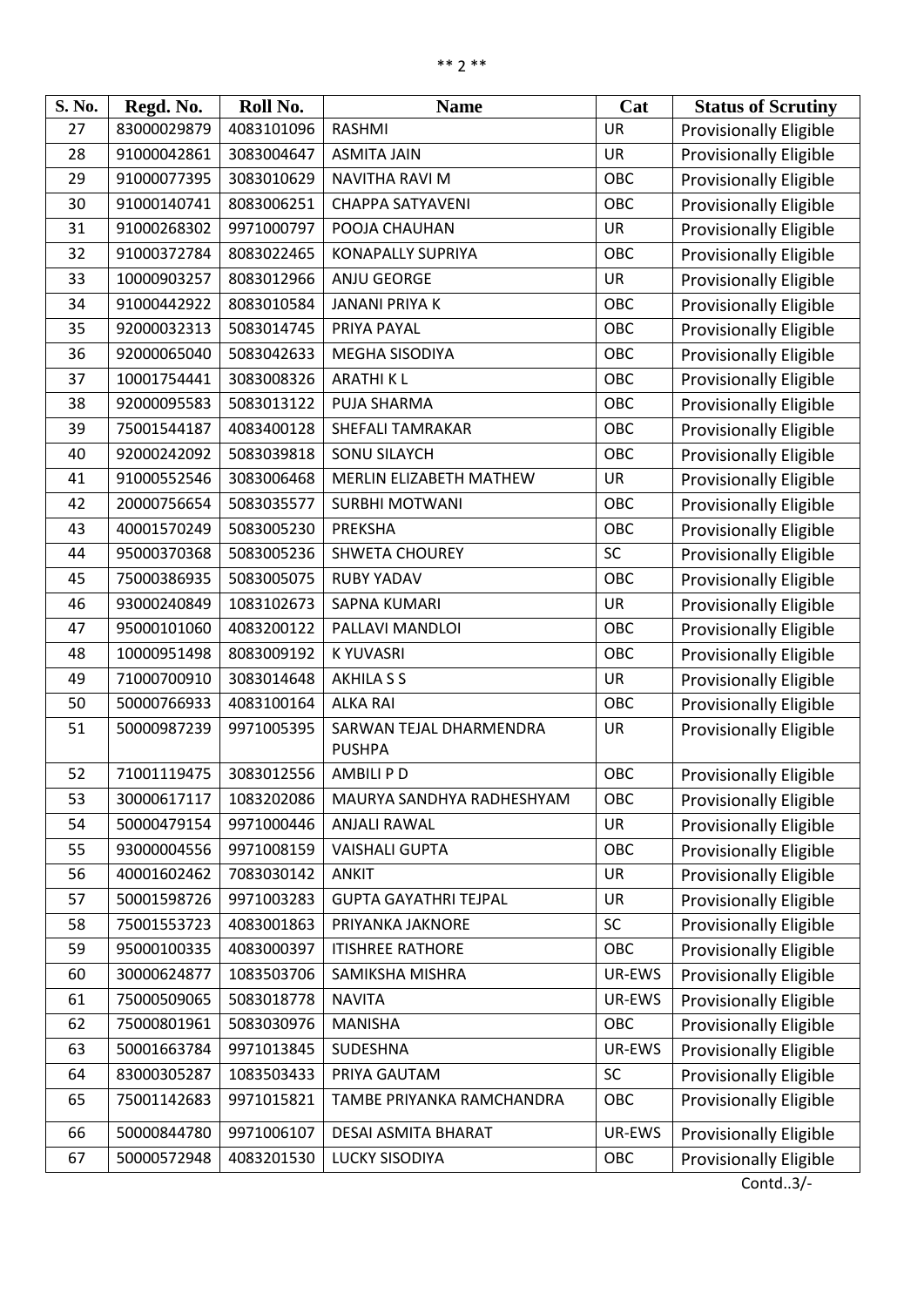| S. No. | Regd. No.   | Roll No.   | <b>Name</b>                                   | Cat       | <b>Status of Scrutiny</b>     |
|--------|-------------|------------|-----------------------------------------------|-----------|-------------------------------|
| 68     | 10000127921 | 3083012163 | <b>SAVITHA V</b>                              | SC        | <b>Provisionally Eligible</b> |
| 69     | 10000055910 | 3083011990 | ARATHI MURALIDHARAN                           | UR        | <b>Provisionally Eligible</b> |
| 70     | 10000634897 | 8083015950 | <b>BATHULA UJWALA</b>                         | OBC       | <b>Provisionally Eligible</b> |
| 71     | 10000635778 | 8083000848 | PILLAGURIVI RAMACHANDRAGARI<br><b>MANYULA</b> | SC        | <b>Provisionally Eligible</b> |
| 72     | 10000867655 | 8083003773 | <b>CHOUDARI KEERTHANA</b>                     | OBC       | <b>Provisionally Eligible</b> |
| 73     | 10000940423 | 3083007921 | <b>SHABNA SITHARA N</b>                       | OBC       | Provisionally Eligible        |
| 74     | 10001760962 | 3083005197 | <b>CHARUTHAK</b>                              | SC        | <b>Provisionally Eligible</b> |
| 75     | 10001765164 | 6083511739 | <b>LUCU MONI BORAH</b>                        | OBC       | <b>Provisionally Eligible</b> |
| 76     | 20001339857 | 5083039957 | <b>SHAKSHI</b>                                | OBC       | <b>Provisionally Eligible</b> |
| 77     | 30000034227 | 1083102351 | SANDHYA GUPTA                                 | OBC       | <b>Provisionally Eligible</b> |
| 78     | 30000542530 | 1083400981 | KM. PRIYANKA YADAV                            | OBC       | Provisionally Eligible        |
| 79     | 30000802735 | 1083300275 | <b>NIKITA UPRETI</b>                          | <b>UR</b> | <b>Provisionally Eligible</b> |
| 80     | 30001429366 | 5083030619 | <b>DEEPSHIKHA</b>                             | OBC       | <b>Provisionally Eligible</b> |
| 81     | 50000097023 | 4083900800 | ANKITA AMBADAS RANGARI                        | SC        | Provisionally Eligible        |
| 82     | 50000454932 | 5083031870 | <b>SWATI</b>                                  | OBC       | <b>Provisionally Eligible</b> |
| 83     | 50000519632 | 5083020606 | <b>BHOOMIKA</b>                               | <b>UR</b> | <b>Provisionally Eligible</b> |
| 84     | 50000555223 | 4083300134 | AYUSHI YADAV                                  | OBC       | <b>Provisionally Eligible</b> |
| 85     | 50000565322 | 3083002359 | POONAM KUMARI                                 | OBC       | <b>Provisionally Eligible</b> |
| 86     | 50000584969 | 5083018953 | RAGINEE YADAV                                 | OBC       | <b>Provisionally Eligible</b> |
| 87     | 50000609244 | 5083013916 | <b>TWINKLE</b>                                | OBC       | <b>Provisionally Eligible</b> |
| 88     | 50000707716 | 5083000450 | <b>SHETA BISHT</b>                            | UR-EWS    | <b>Provisionally Eligible</b> |
| 89     | 50000765317 | 9971003757 | <b>AYUSHI KUMARI</b>                          | OBC       | <b>Provisionally Eligible</b> |
| 90     | 50000779515 | 9971010796 | <b>GAIKWAD SNEHAL ABA</b>                     | UR        | <b>Provisionally Eligible</b> |
| 91     | 50000812033 | 9971009096 | NAMRATA CHATTIYATIL                           | <b>UR</b> | <b>Provisionally Eligible</b> |
| 92     | 50000846012 | 9971016901 | NAGPURE SUCHITA NARAYAN                       | OBC       | <b>Provisionally Eligible</b> |
| 93     | 50000932457 | 9971006470 | SHIRKE AISHWARYA HANMANT                      | OBC       | <b>Provisionally Eligible</b> |
| 94     | 50000961367 | 9971006142 | MAHAJAN KHUSHABU DEVIDAS                      | OBC       | <b>Provisionally Eligible</b> |
| 95     | 50001668659 | 5083030710 | <b>SHAMIM BANO</b>                            | OBC       | <b>Provisionally Eligible</b> |
| 96     | 71000362028 | 3083008931 | SAIFUDEEN SULFI                               | OBC       | Provisionally Eligible        |
| 97     | 71000637180 | 3083005571 | <b>ANAGHA S JITHU</b>                         | OBC       | <b>Provisionally Eligible</b> |
| 98     | 71000749397 | 3083006725 | CILJA MARIA TOM                               | UR        | <b>Provisionally Eligible</b> |
| 99     | 72000473347 | 2083001946 | RASHMI KUMARI                                 | OBC       | <b>Provisionally Eligible</b> |
| 100    | 72000567056 | 5083037418 | ANURADHA SHARMA                               | <b>UR</b> | <b>Provisionally Eligible</b> |
| 101    | 74000793479 | 5083030670 | <b>KUSUM</b>                                  | UR-EWS    | <b>Provisionally Eligible</b> |
| 102    | 74000837870 | 7083030405 | PURNIMA                                       | <b>UR</b> | <b>Provisionally Eligible</b> |
| 103    | 94000191222 | 5083013941 | RUCHI YADAV                                   | OBC       | <b>Provisionally Eligible</b> |
| 104    | 94000287411 | 5083005253 | <b>RAVINA</b>                                 | UR        | Provisionally Eligible        |
| 105    | 94000455210 | 7083030251 | <b>KUMARI ANNU</b>                            | UR        | <b>Provisionally Eligible</b> |
| 106    | 94000566281 | 5083018573 | <b>GAYATRI SORAUT</b>                         | UR        | Provisionally Eligible        |
| 107    | 94000775478 | 7083030351 | AASHIMA                                       | UR        | <b>Provisionally Eligible</b> |
| 108    | 95000056731 | 4083800827 | WAHANE SAMBODHI RAJESH                        | SC        | <b>Provisionally Eligible</b> |
|        |             |            |                                               |           | Contd4/-                      |